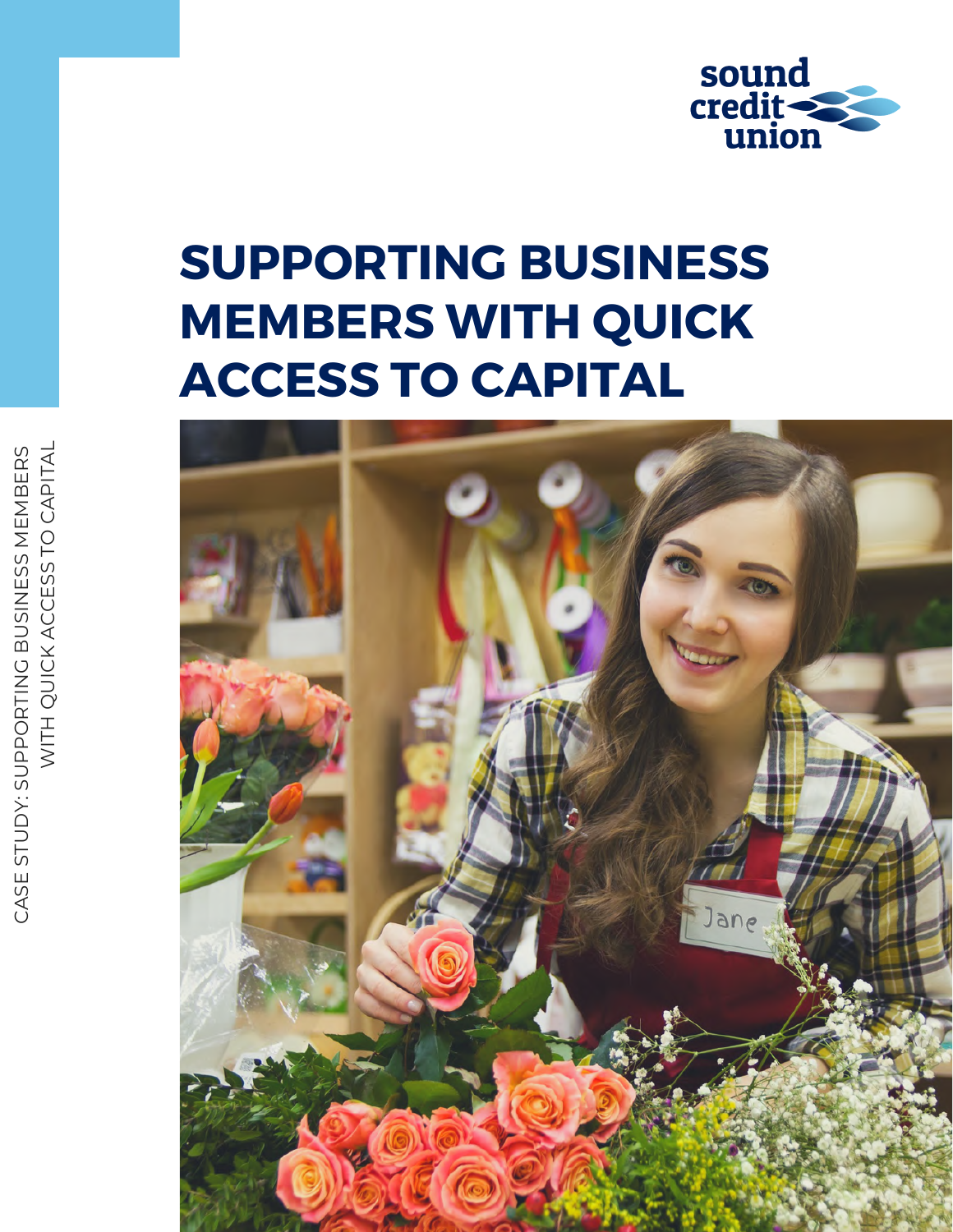

### Sound Credit Union's (Sound) purpose is to stand with its members, employees, and community through all waves of life. The onset of the COVID-19 pandemic affected business owners and the credit union knew they needed to act. Sound implemented numerous crisis-focused initiatives to assist members. When the CARES Act launched the Paycheck Protection Program (PPP), they had the opportunity to support business members with an offering that would really make a difference.

Sound is a preferred Small Business Administration (SBA) lender. This allows the credit union to underwrite and approve their own loans, providing Sound business members access to the funds they need quickly.

During the first round of PPP (PPP1), Sound received over 800 applications. To keep up with demand, the credit union shifted the job responsibilities of 15 team members. These team

members assisted the business lending team with PPP applications and funding of loans. This

### **Sound Business Member Testimonials**

*"Thank you! This is so huge for my business and my family! You are the best. " ~* **C. Allen**

*"You've been great to work with and the process was reasonably painless. " ~* **CJ**

allowed Sound to serve existing and new members applying for PPP loans. The team was able to complete more than 500 PPP1 loans totaling over \$32 million dollars. However, Sound's process for these loans was manual and time-consuming, requiring team members to work 16-hours days and weekends in order to meet the demand of their members.

The second round of PPP (PPP2) brought new complexity to the approval process and Sound needed to make changes to its processes to meet

requirements. The credit union reached out to several vendors seeking a partner who could assist in automating their processes. After reviewing proposals,

Sound selected Boss Insights as their new partner.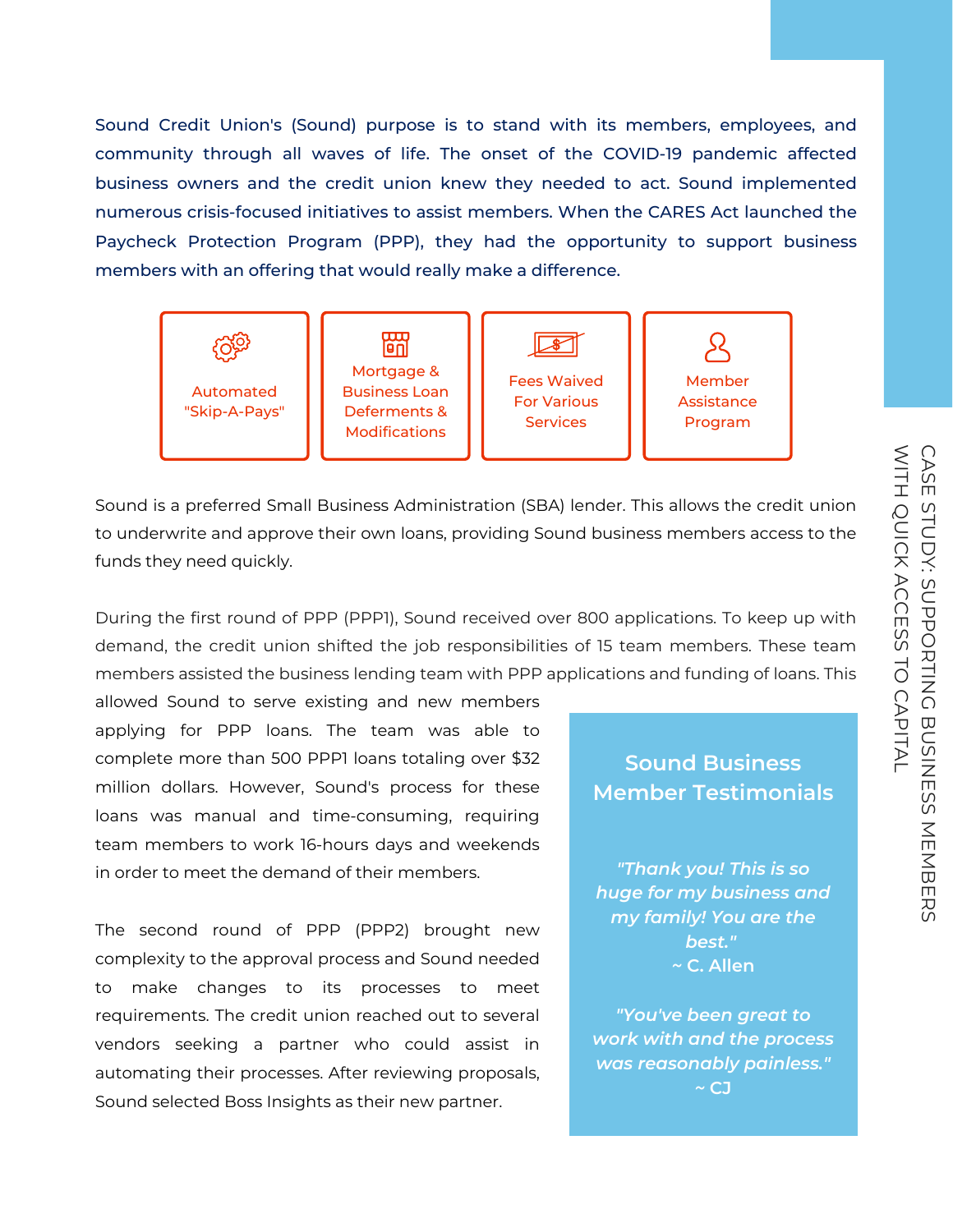*We are excited to partner with Boss Insights because they have a seamless solution to gather real-time information and complete the SBA calculations seamlessly. We selected a platform that had a proven track record of demonstrated SBA approvals in the first PPP round.*



Curtis W. Anderson,

Vice President Business Lending Department



Quick & easy link to apply online

Automated data gathering on a centralized portal

A centralized portal and dashboard for getting data and approving loans

Automated E-Tran & SBA Automated creation and

Phone calls, referral tracking by spreadsheet, paper applications

Manual gathering and input

Loan Officers obtain documents from different systems, analyze, and approve loans manually

submission digital signatures Manual E-Tran application & SBA submission Manual documentation SBA API Connection Promissory Note

## **BOSS INSIGHTS AUTOMATION**



**SOUND'S PPP1 PROCESS**

Onboarding

Data Gathering

Loan Approval

In 2021, the implementation of Boss Insights' solution has enabled Sound to service over 450 PPP2 applications. To date, 82% of the applications have been SBA approved with an increased speed to funding by 36%. This has allowed Sound to reduce their business lending expenses by 60%.